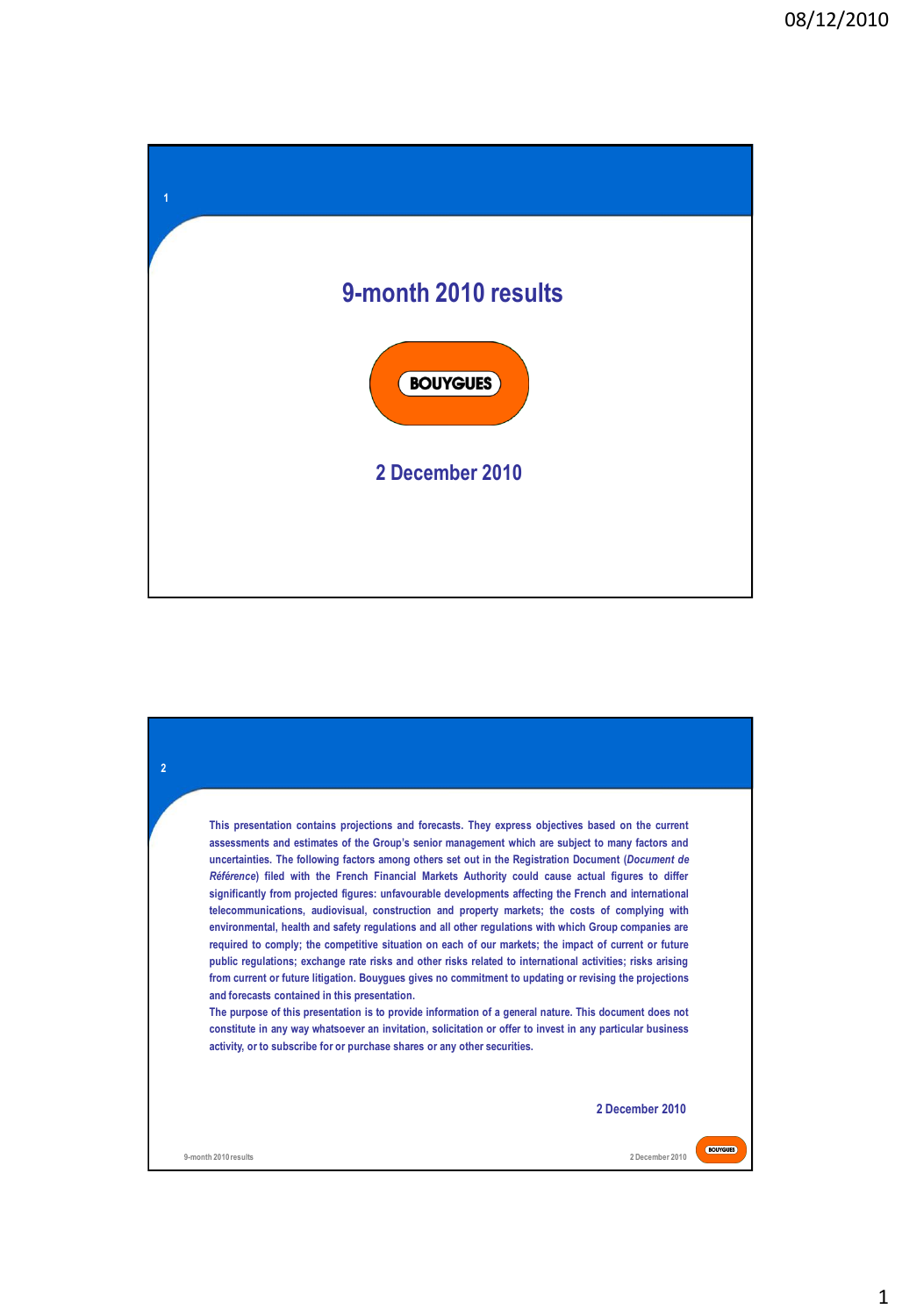

|                                      | 9-month |               |               |
|--------------------------------------|---------|---------------|---------------|
| $\epsilon$ million                   | 2009    | 2010          | <b>Change</b> |
| <b>Sales</b>                         | 23,168  | 23,067        | $=$ (1)       |
| <b>Current operating profit</b>      | 1,461   | 1,328         | $-9%$         |
| <b>Operating profit</b>              | 1,461   | $1,398^{(2)}$ | $-4%$         |
| Net profit attributable to the Group | 1,024   | 923           | $-10%$        |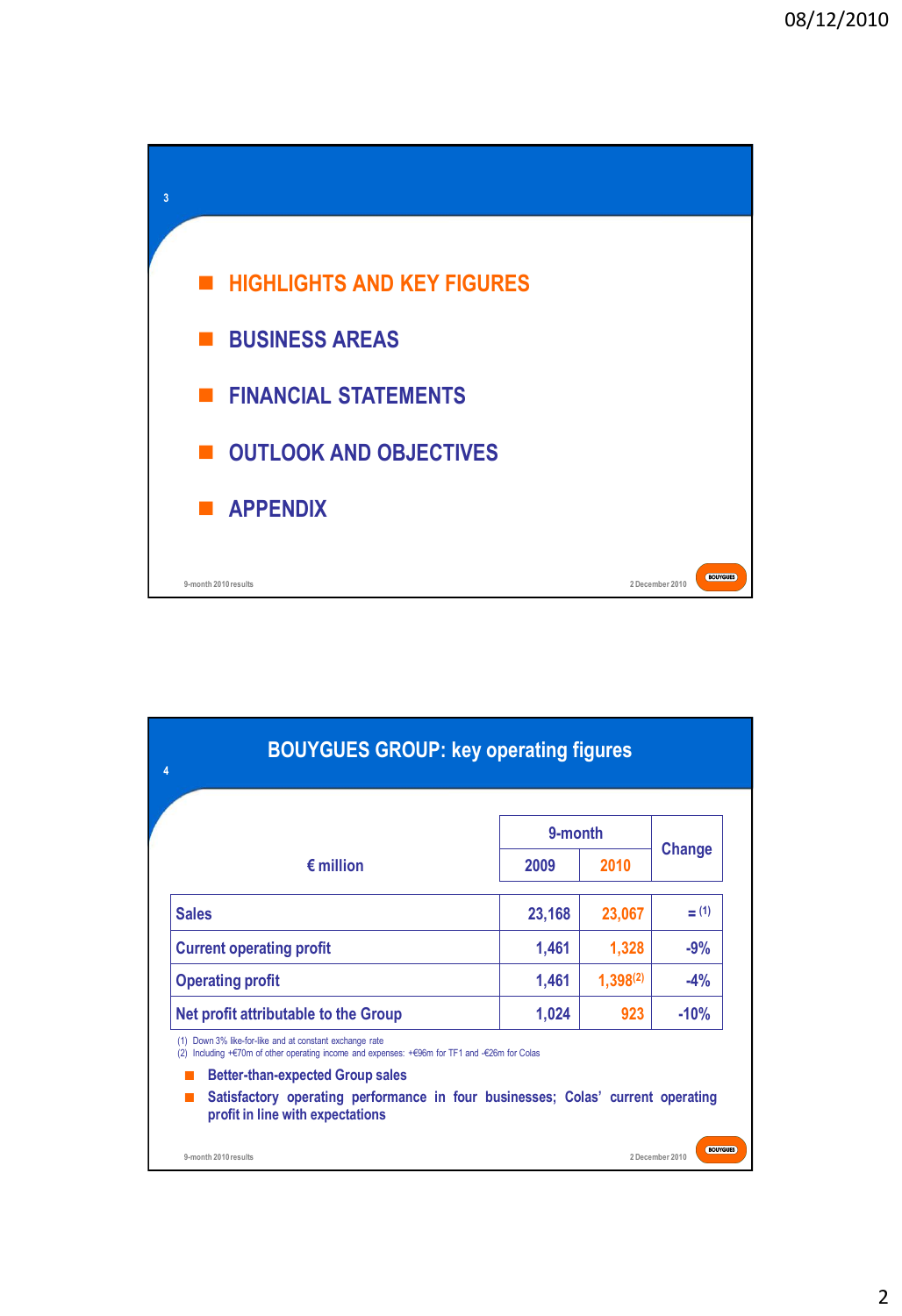| <b>BOUYGUES GROUP: financial position (1/2)</b><br>5                      |                 |            |                                    |
|---------------------------------------------------------------------------|-----------------|------------|------------------------------------|
|                                                                           | At 30 September |            |                                    |
| $\epsilon$ million                                                        | 2009            | 2010       | <b>Change</b>                      |
| <b>Shareholders' equity</b>                                               | 9,138           | 10,086     | $+6948m$                           |
| <b>Net debt</b>                                                           | 5,186           | 3,770      | $-£1,416m$                         |
| <b>Gearing ratio</b>                                                      | <b>57%</b>      | <b>37%</b> | $-20$ pts                          |
| Significant decrease in net debt<br><b>Net gearing improved 20 points</b> |                 |            |                                    |
| 9-month 2010 results                                                      |                 |            | <b>BOUYGUES</b><br>2 December 2010 |

| <b>BOUYGUES GROUP: financial position (2/2)</b> |         |        |                  |
|-------------------------------------------------|---------|--------|------------------|
|                                                 | 9-month |        |                  |
| $\epsilon$ million                              | 2009    | 2010   | <b>Change</b>    |
| <b>Cash Flow</b>                                | 2,607   | 2,428  | $-\epsilon$ 179m |
| - Cost of net debt                              | $-260$  | $-251$ | $+$ $E9m$        |
| - Income tax expense                            | $-410$  | $-376$ | $+634m$          |
| - Net capital expenditure                       | -827    | $-864$ | $-637m$          |
| Free Cash Flow <sup>(1)</sup>                   | 1,110   | 937    | $-£173m$         |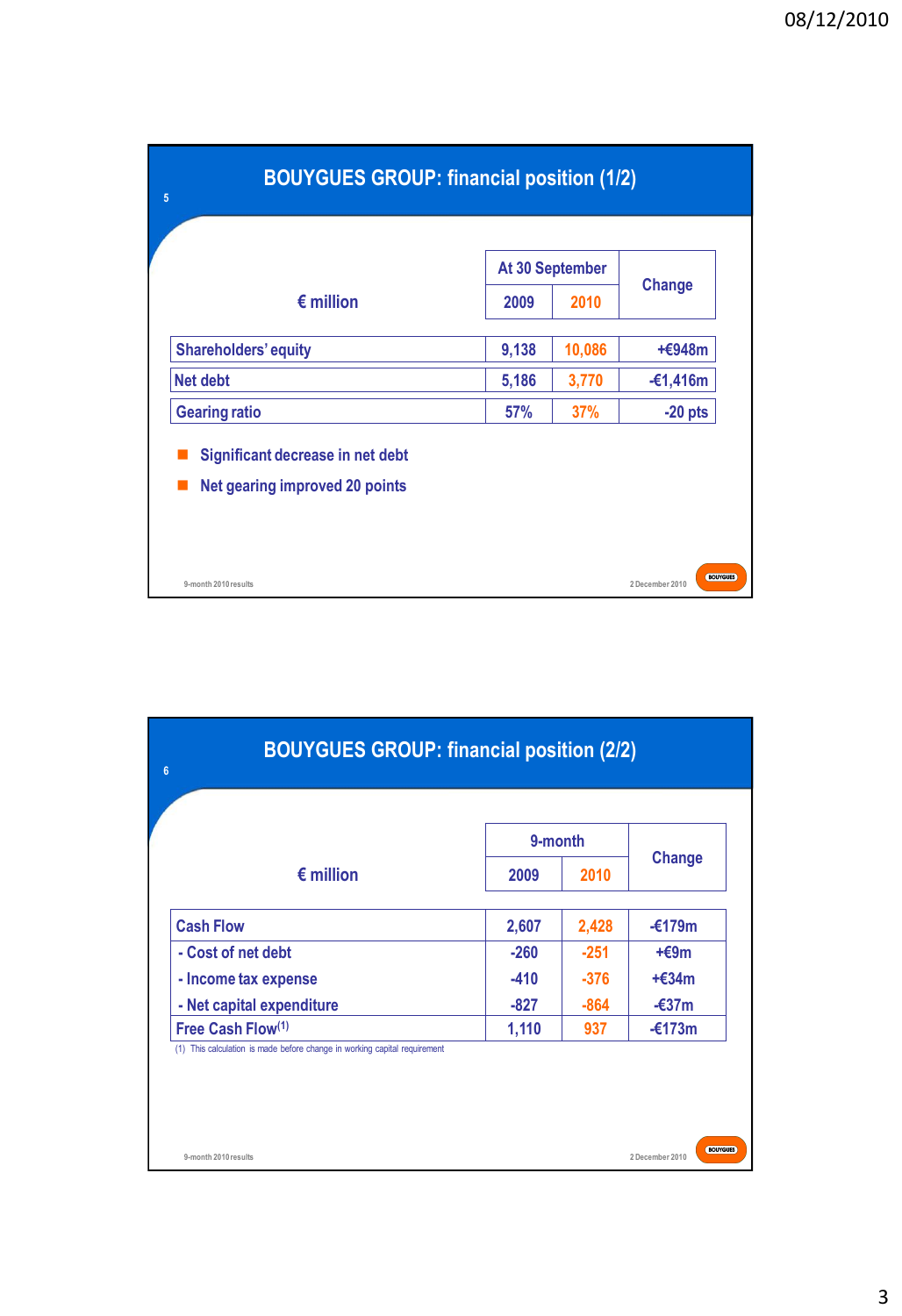

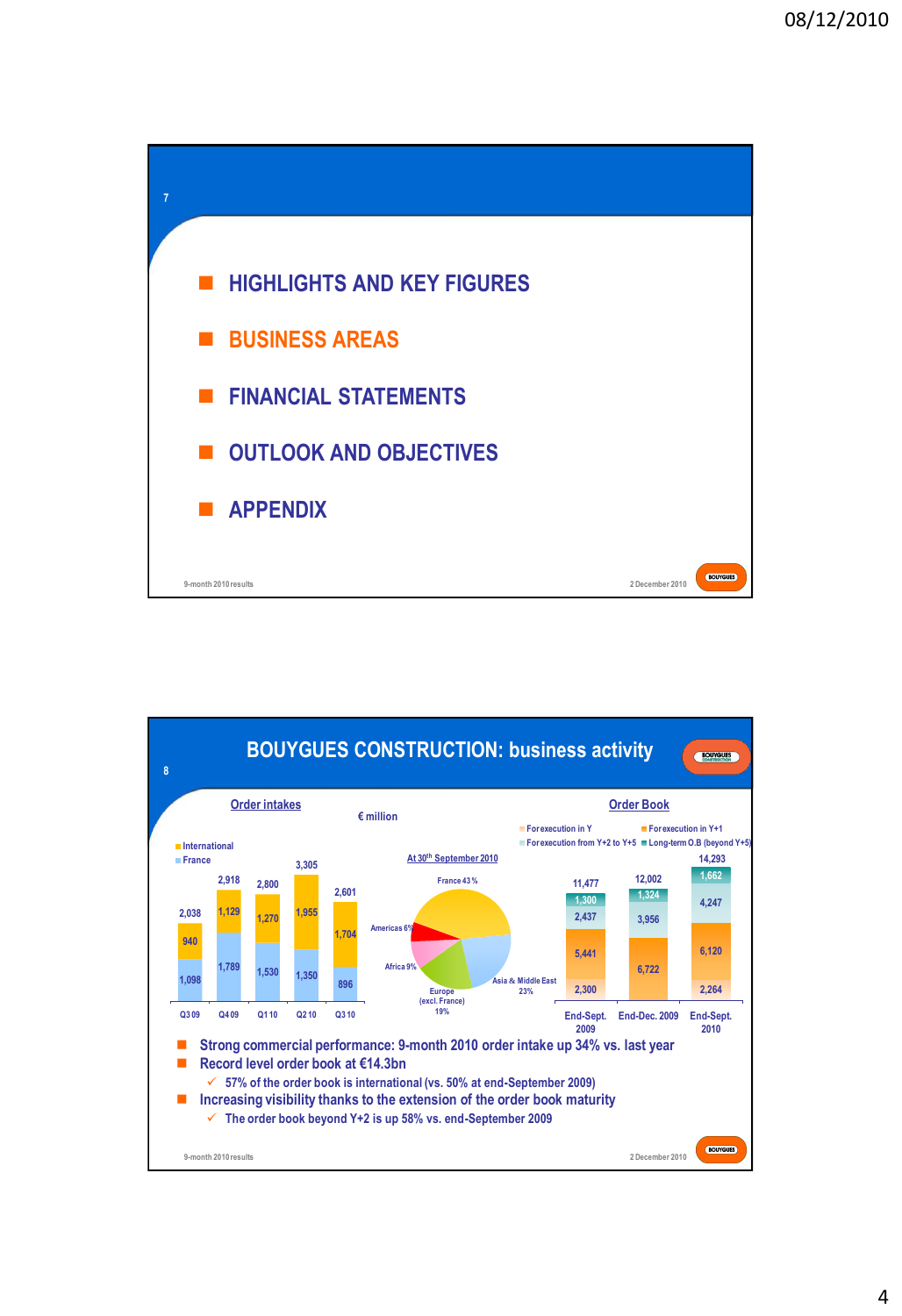| <b>BOUYGUES CONSTRUCTION: main PPP contracts won in 2010</b> |                                           |                       |                |                                 |                                    |
|--------------------------------------------------------------|-------------------------------------------|-----------------------|----------------|---------------------------------|------------------------------------|
| <b>Contract</b>                                              | Location                                  | Amount <sup>(1)</sup> | $o/w$ FM $(2)$ | <b>Duration</b><br>of the works | <b>Duration of FM(2)</b>           |
| <b>Sports Hub</b>                                            | <b>Singapore</b>                          | €750m                 |                | 43 months                       | 25 years                           |
| Road works and<br>maintenance centers                        | <b>France</b>                             | €325m                 | €176m          | 26 months                       | 30 years                           |
| Marseille stadium                                            | <b>France</b>                             | €300m                 | €98m           | 3 years                         | 35 years                           |
| <b>Mounted police</b><br>headquarters                        | Canada                                    | €229m                 | €131m          | 32 months                       | 25 years                           |
| <b>Broadband</b><br><b>infrastructure</b>                    | <b>France</b>                             | €79m                  | €52m           |                                 | 20 years                           |
| <b>Versailles Saint-</b><br><b>Quentin university</b>        | <b>France</b>                             | €68m                  | €28m           | 30 months                       | 25 years                           |
| <b>Paris 4 university</b>                                    | <b>France</b>                             | €68m                  | €24m           | 3 years                         | 28 years                           |
|                                                              | <b>Total</b>                              | €1,819m               | €509m          |                                 |                                    |
| 9-month 2010 results                                         | Group share<br><b>Facility management</b> |                       |                |                                 | <b>BOUYGUES</b><br>2 December 2010 |

| <b>BOUYGUES CONSTRUCTION: key figures</b><br>10                                                                                                                                                                |                         |                         |                                         | <b>BOUYGUES</b>                               |
|----------------------------------------------------------------------------------------------------------------------------------------------------------------------------------------------------------------|-------------------------|-------------------------|-----------------------------------------|-----------------------------------------------|
|                                                                                                                                                                                                                | 9-month                 |                         |                                         |                                               |
| $\epsilon$ million                                                                                                                                                                                             | 2009                    | 2010                    | Change                                  |                                               |
| <b>Sales</b><br>o/w France<br>o/w international                                                                                                                                                                | 7,133<br>4,007<br>3,126 | 6,801<br>3,772<br>3,029 | $-5\%$ <sup>(1)</sup><br>$-6%$<br>$-3%$ |                                               |
| <b>Operating margin</b>                                                                                                                                                                                        | 3.7%                    | 3.5%                    | $-0.2$ pts                              |                                               |
| Net profit attributable to the Group                                                                                                                                                                           | 186                     | 143                     | $-23%$                                  |                                               |
| (1) Down 7% like-for-like and at constant exchange rates<br>Sales in line with the full-year target<br><b>Operating performance almost stable</b><br>Net profit impacted notably by the fall in interest rates |                         |                         |                                         | <b>Tour First</b><br>La Défense, Paris region |
| 9-month 2010 results                                                                                                                                                                                           |                         |                         |                                         | <b>BOUYGUES</b><br>2 December 2010            |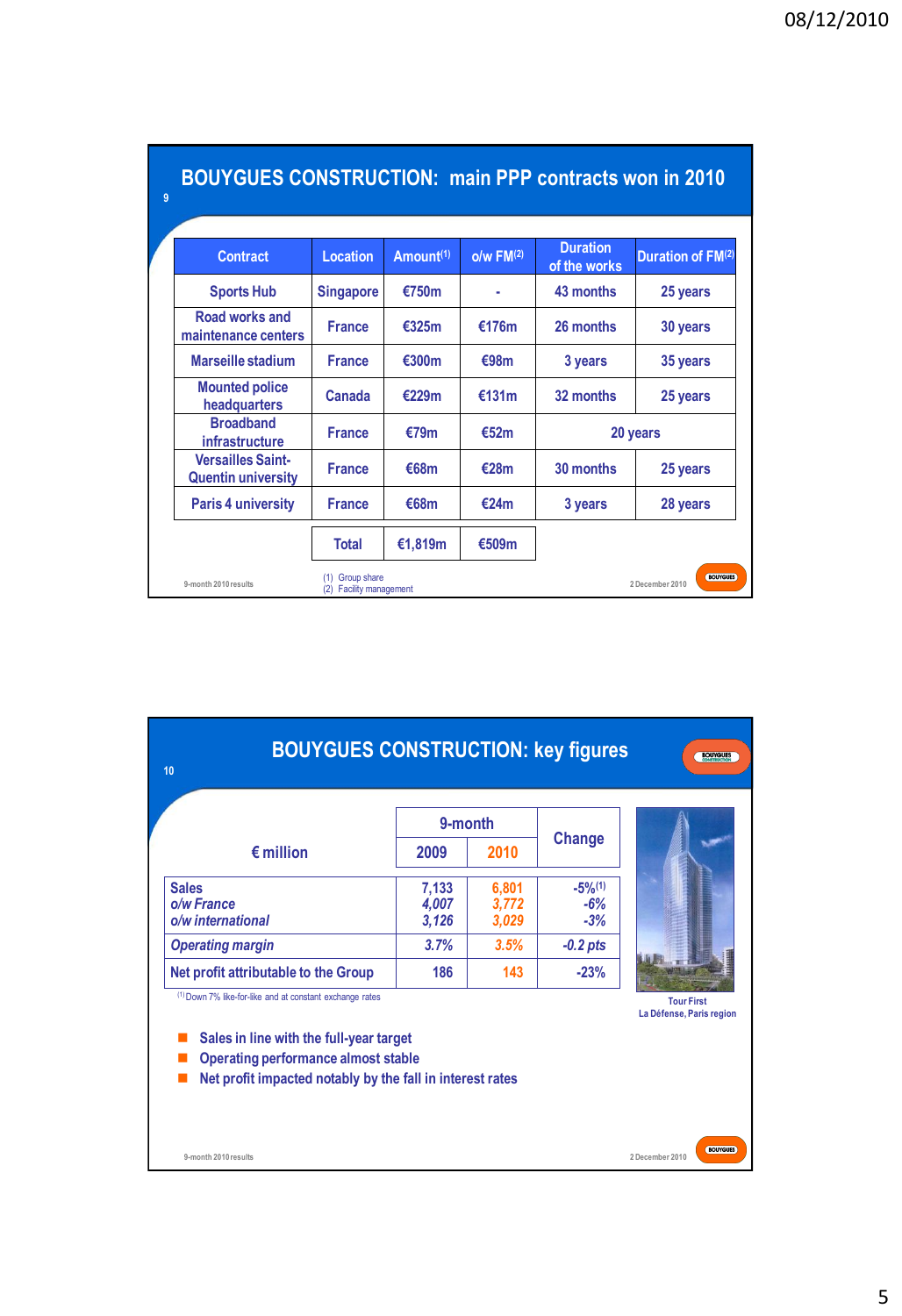

| <b>BOUYGUES IMMOBILIER: key figures</b><br>12                                                                                                                                       |                       |                       |                                          | <b>Bouygues</b><br>Immobilier               |
|-------------------------------------------------------------------------------------------------------------------------------------------------------------------------------------|-----------------------|-----------------------|------------------------------------------|---------------------------------------------|
|                                                                                                                                                                                     | 9-month               |                       |                                          |                                             |
| $\epsilon$ million                                                                                                                                                                  | 2009                  | 2010                  | <b>Change</b>                            |                                             |
| <b>Sales</b><br>o/w Residential<br>o/w Commercial                                                                                                                                   | 2,154<br>1,433<br>721 | 1,769<br>1,374<br>395 | $-18%$ <sup>(1)</sup><br>$-4%$<br>$-45%$ |                                             |
| <b>Operating margin</b>                                                                                                                                                             | 7.1%                  | 8.5%                  | $+1.4$ pts                               |                                             |
| Net profit attributable to the Group                                                                                                                                                | 86                    | 77                    | $-10%$                                   |                                             |
| (1) Down 18% like-for-like and at constant exchange rates<br><b>Better-than-expected revenue</b><br>Increase in profitability thanks to confirmation of residential property margin |                       |                       |                                          | Ginko eco-neighbourhood,<br><b>Bordeaux</b> |
| improvement<br>9-month 2010 results                                                                                                                                                 |                       |                       |                                          | <b>BOUYGUES</b><br>2 December 2010          |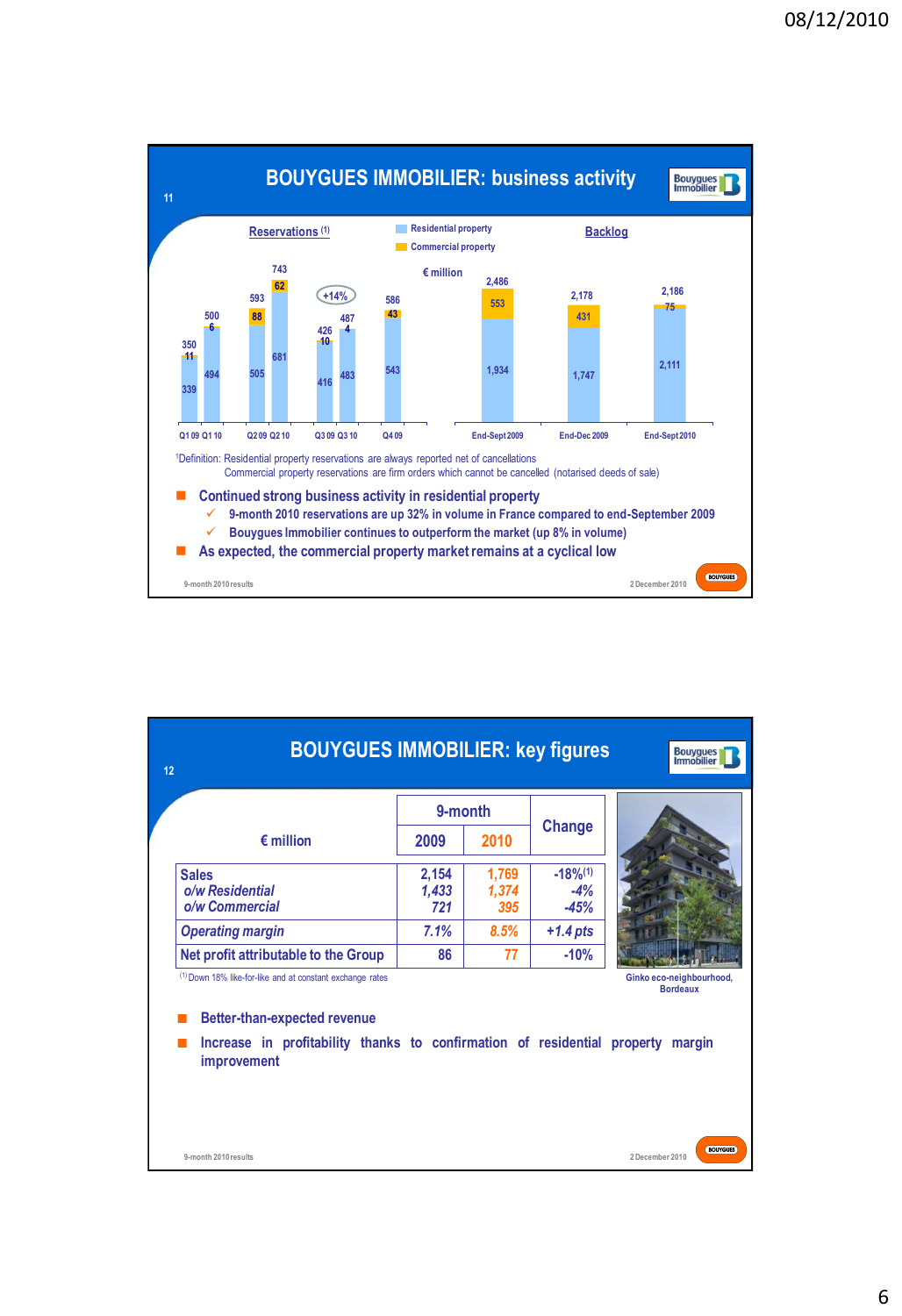

|                                                                                                                                                                                                                                                                                                                                                                                                                                                                                                                                                                     | <b>COLAS: key figures</b> |                         |                                        | COLAS                   |
|---------------------------------------------------------------------------------------------------------------------------------------------------------------------------------------------------------------------------------------------------------------------------------------------------------------------------------------------------------------------------------------------------------------------------------------------------------------------------------------------------------------------------------------------------------------------|---------------------------|-------------------------|----------------------------------------|-------------------------|
|                                                                                                                                                                                                                                                                                                                                                                                                                                                                                                                                                                     | 9-month                   |                         |                                        |                         |
| $\epsilon$ million                                                                                                                                                                                                                                                                                                                                                                                                                                                                                                                                                  | 2009                      | 2010                    | Change                                 |                         |
| <b>Sales</b><br>o/w France<br>o/w international                                                                                                                                                                                                                                                                                                                                                                                                                                                                                                                     | 8,684<br>5,024<br>3,660   | 8,785<br>5,059<br>3,726 | $+1%$ <sup>(1)</sup><br>$+1%$<br>$+2%$ |                         |
| <b>Current operating profit</b>                                                                                                                                                                                                                                                                                                                                                                                                                                                                                                                                     | 402                       | 235                     | $-42%$                                 |                         |
| <b>Current operating margin</b>                                                                                                                                                                                                                                                                                                                                                                                                                                                                                                                                     | 4.6%                      | 2.7%                    | $-1.9$ pts                             |                         |
| Operating profit <sup>(2)</sup>                                                                                                                                                                                                                                                                                                                                                                                                                                                                                                                                     | 402                       | $209^{(2)}$             | $-48%$                                 | A26 motorway, Champagne |
| Net profit attributable to the Group                                                                                                                                                                                                                                                                                                                                                                                                                                                                                                                                | 293                       | 157                     | $-46%$                                 | region in France        |
| (1) Down 2% like-for-like and at constant exchange rates<br>(2)Including €26m of non current charges for former competition-related matters and a write-off associated with the impairment of goodwill in Central Europe<br>Business activity in the third quarter completely made up for the lag accumulated in the<br>first quarter of 2010<br>The decline in current operating profit continues to reflect competitive pressure and<br>deterioration in Central Europe<br>Excluding the impact of Central Europe, total current operating margin would have been |                           |                         |                                        |                         |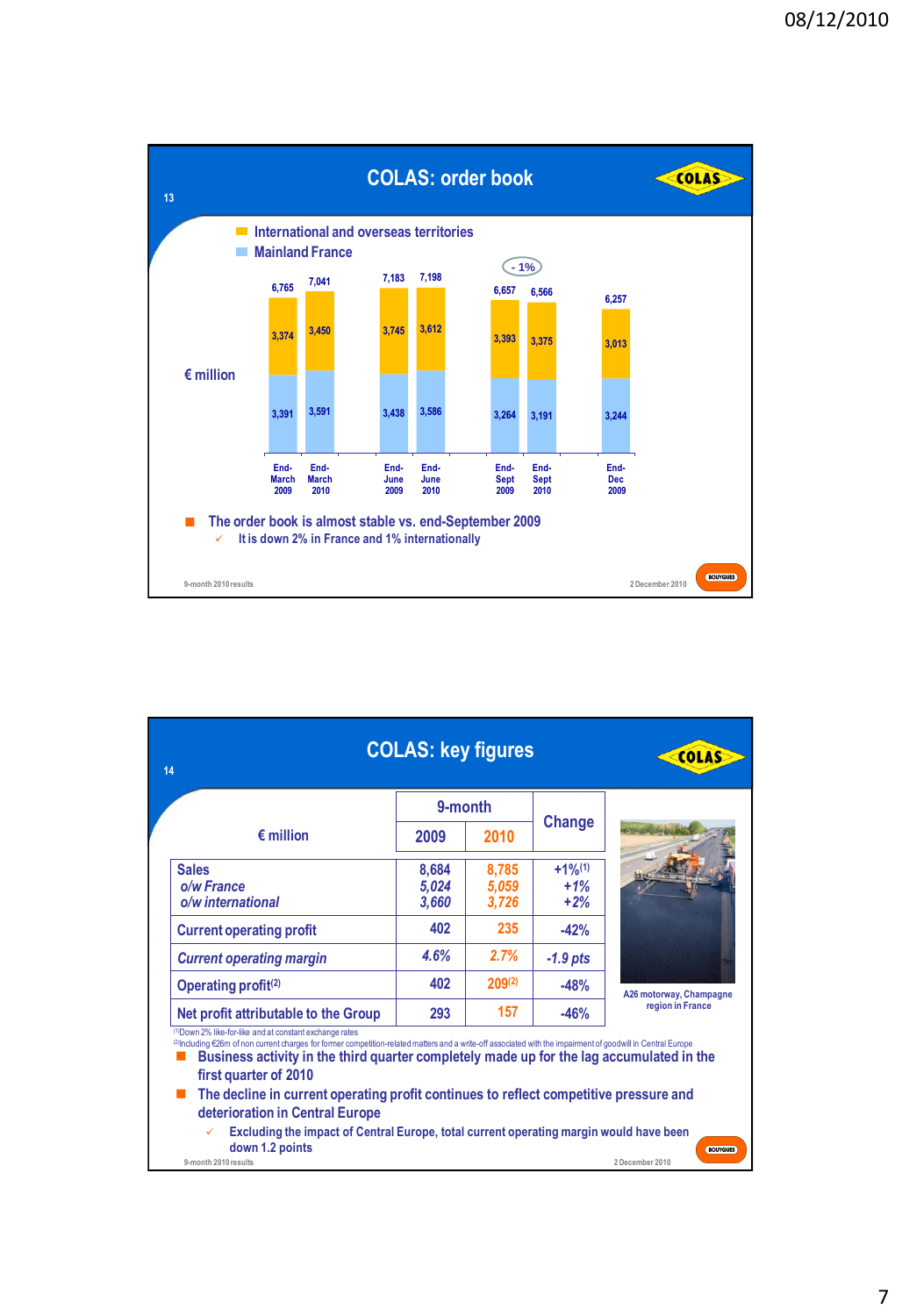|                                                                                                                                                                                                                                                                                                                                                                                                                                                                                                                    | <b>TF1: key figures</b><br>9-month |                       |                                   | TF I                        |
|--------------------------------------------------------------------------------------------------------------------------------------------------------------------------------------------------------------------------------------------------------------------------------------------------------------------------------------------------------------------------------------------------------------------------------------------------------------------------------------------------------------------|------------------------------------|-----------------------|-----------------------------------|-----------------------------|
|                                                                                                                                                                                                                                                                                                                                                                                                                                                                                                                    |                                    |                       | <b>Change</b>                     |                             |
| $\epsilon$ million                                                                                                                                                                                                                                                                                                                                                                                                                                                                                                 | 2009                               | 2010                  |                                   |                             |
| <b>Sales</b><br>o/w TF1 channel advertising<br>o/w other activities                                                                                                                                                                                                                                                                                                                                                                                                                                                | 1,628<br>967<br>661                | 1,826<br>1,071<br>755 | $+12\%^{(1)}$<br>$+11%$<br>$+14%$ |                             |
| <b>Current operating profit</b>                                                                                                                                                                                                                                                                                                                                                                                                                                                                                    | 33                                 | 125                   | x3.8                              |                             |
| <b>Operating profit</b>                                                                                                                                                                                                                                                                                                                                                                                                                                                                                            | 33                                 | $221^{(2)}$           | x6.7                              |                             |
| Net profit attributable to the Group                                                                                                                                                                                                                                                                                                                                                                                                                                                                               | 51                                 | 170                   | x3.3                              | Harry Roselmack, journalist |
| <sup>(1)</sup> Up 11% like-for-like and at constant exchange rates<br>(2) Including €96m related to the revaluation of the previously held equity interests in TMC and NT1<br>Sales driven by the advertising market recovery<br>Current operating profit demonstrates focus on cost control and optimization<br>Operating profit includes a $\epsilon$ 96m gain related to the revaluation of the previously held<br>equity interests in TMC and NT1<br>TF1 continues to increase its prime time audience ratings |                                    |                       |                                   |                             |

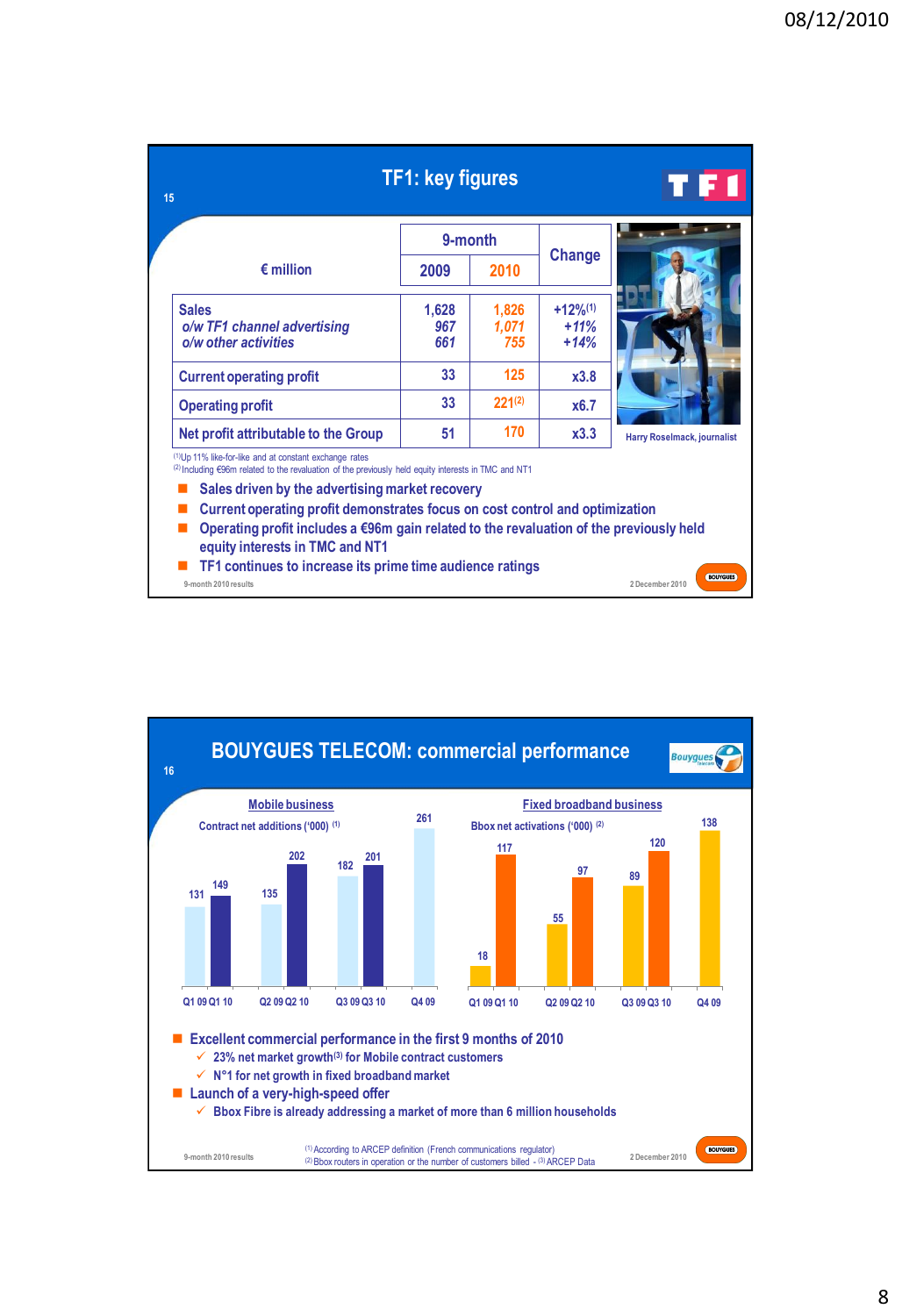| 17                                                                                                                                                                                                                                                                                                                                                                                                                                                                                                                                                                |         |       | <b>BOUYGUES TELECOM: key figures</b> | <b>Bouygues</b>                    |
|-------------------------------------------------------------------------------------------------------------------------------------------------------------------------------------------------------------------------------------------------------------------------------------------------------------------------------------------------------------------------------------------------------------------------------------------------------------------------------------------------------------------------------------------------------------------|---------|-------|--------------------------------------|------------------------------------|
|                                                                                                                                                                                                                                                                                                                                                                                                                                                                                                                                                                   | 9-month |       |                                      |                                    |
| $\epsilon$ million                                                                                                                                                                                                                                                                                                                                                                                                                                                                                                                                                | 2009    | 2010  | Change                               |                                    |
| <b>Sales</b>                                                                                                                                                                                                                                                                                                                                                                                                                                                                                                                                                      | 3.960   | 4,146 | $+5%$ <sup>(1)</sup>                 | ideo 24/24                         |
| <b>Sales from network</b>                                                                                                                                                                                                                                                                                                                                                                                                                                                                                                                                         | 3,620   | 3,763 | $+4%$                                | Accédez à la liberté 24h/2         |
| <b>EBITDA</b>                                                                                                                                                                                                                                                                                                                                                                                                                                                                                                                                                     | 1,084   | 1,100 | $+1%$                                |                                    |
| <b>EBITDA/sales from network</b>                                                                                                                                                                                                                                                                                                                                                                                                                                                                                                                                  | 29.9%   | 29.2% | $-0.7$ pts                           |                                    |
| <b>Operating profit</b>                                                                                                                                                                                                                                                                                                                                                                                                                                                                                                                                           | 638     | 611   | $-4%$                                | Ideo 24/24 advertising             |
| Net profit att. to the Group                                                                                                                                                                                                                                                                                                                                                                                                                                                                                                                                      | 412     | 392   | $-5%$                                |                                    |
| <sup>(1)</sup> Up 5% like-for-like and at constant exchange rate<br>Strong organic growth in sales from network<br>$\checkmark$ 13% growth excluding voice and SMS mobile termination rate (MTR) cuts in the 9-month 2010<br>Stable EBITDA despite reduction in MTR differential and new taxes<br>$\checkmark$ Voice MTR differential cut is stronger since July 1 <sup>st</sup> 2010<br>Operating profit impacted by the rise in depreciation and amortisation expenses relating in<br>particular to positive commercial dynamic in the fixed broadband business |         |       |                                      |                                    |
| 9-month 2010 results                                                                                                                                                                                                                                                                                                                                                                                                                                                                                                                                              |         |       |                                      | <b>BOUYGUES</b><br>2 December 2010 |

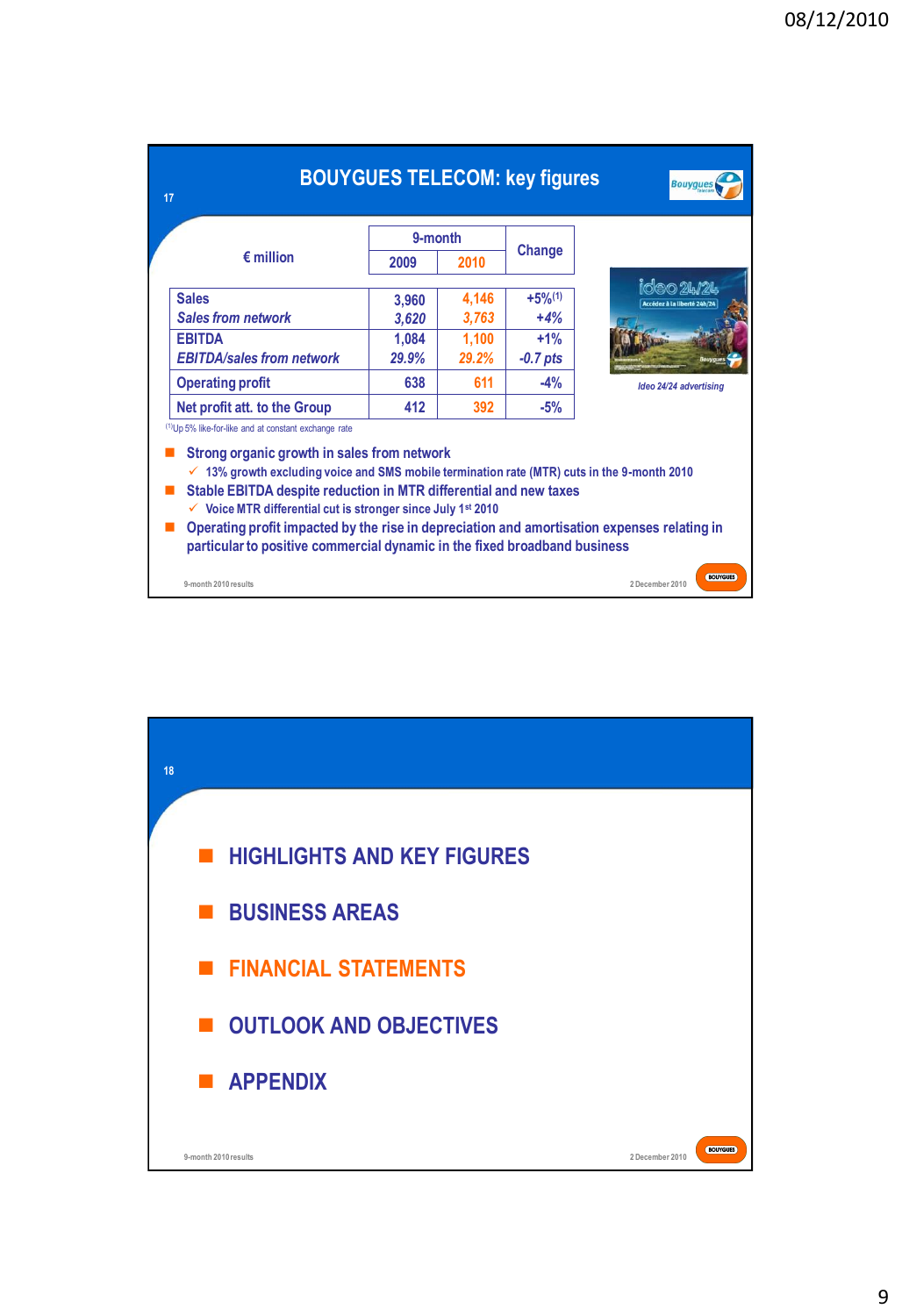|                                            | 9-month |            |        |
|--------------------------------------------|---------|------------|--------|
| $\epsilon$ million                         | 2009    | 2010       | Change |
| <b>Sales</b>                               | 23,168  | 23 067     | ۰      |
| <b>Current operating profit</b>            | 1,461   | 1,328      | $-9%$  |
| Other operating income and expenses        | O       | $70^{(1)}$ | ns     |
| <b>Operating profit</b>                    | 1,461   | 1,398      | $-4%$  |
| <b>Cost of net debt</b>                    | (260)   | (251)      | $-3%$  |
| o/w financial income                       | 60      | 45         | $-25%$ |
| o/w financial expense                      | (320)   | (296)      | $-8%$  |
| <b>Other financial income and expenses</b> | 14      | 24         | ns     |

|                                           | 9-month |       |        |
|-------------------------------------------|---------|-------|--------|
| $\epsilon$ million                        | 2009    | 2010  | Change |
| Income tax expense                        | (410)   | (376) | $-8%$  |
| Share of profits and losses of associates | 303     | 279   | $-8%$  |
| Net profit from continuing operations     | 1,108   | 1,074 | $-3%$  |
| Net profit from held-for-sale operations  | 15      |       | ns     |
| <b>Net profit</b>                         | 1,123   | 1,074 | $-4%$  |
| <b>Minority interests</b>                 | (99)    | (151) | $+53%$ |
| Net profit attributable to the Group      | 1,024   | 923   | $-10%$ |

**2 December 2010**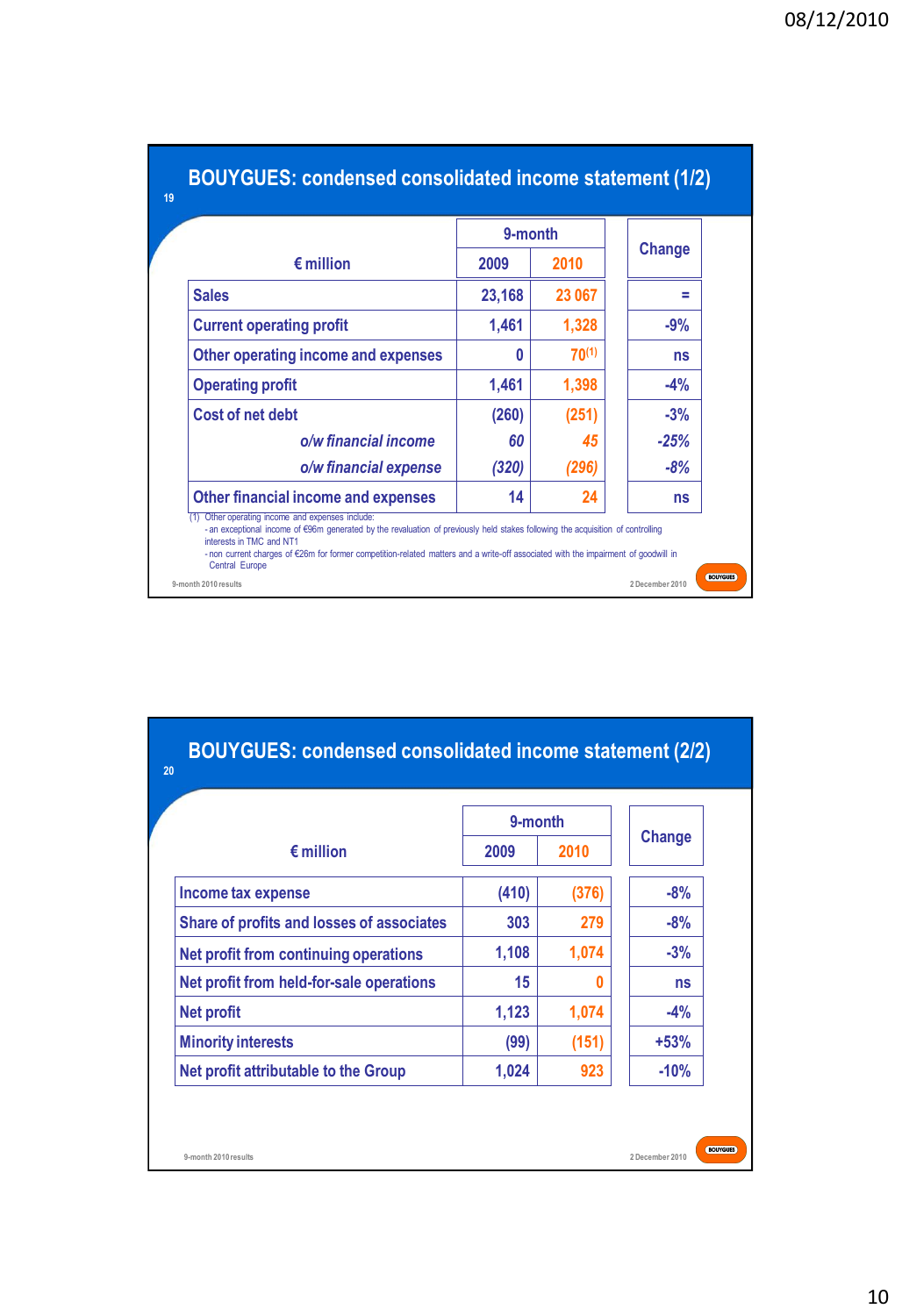

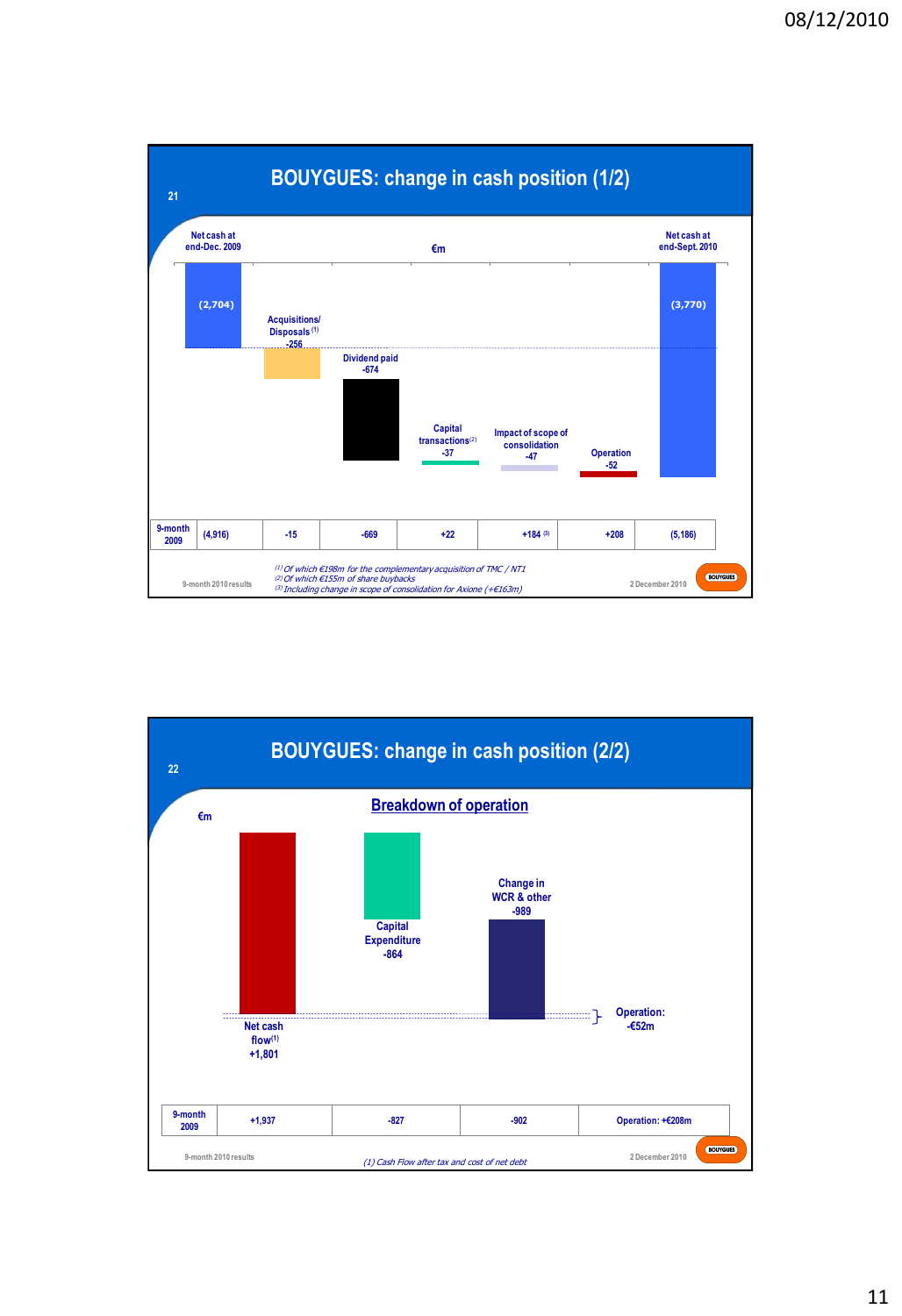|                                  | 9-month |      | <b>Change</b>   |
|----------------------------------|---------|------|-----------------|
| $\epsilon$ million               | 2009    | 2010 |                 |
| <b>Bouygues Construction</b>     | 100     | 145  | $+645m$         |
| <b>Bouygues Immobilier</b>       | 5       | 3    | $-\epsilon$ 2m  |
| <b>Colas</b>                     | 217     | 275  | $+658m$         |
| TF <sub>1</sub>                  | 60      | 35   | $-\epsilon$ 25m |
| <b>Bouygues Telecom</b>          | 438     | 400  | $-\epsilon$ 38m |
| <b>Holding company and other</b> | 7       | 6    | $-£1m$          |

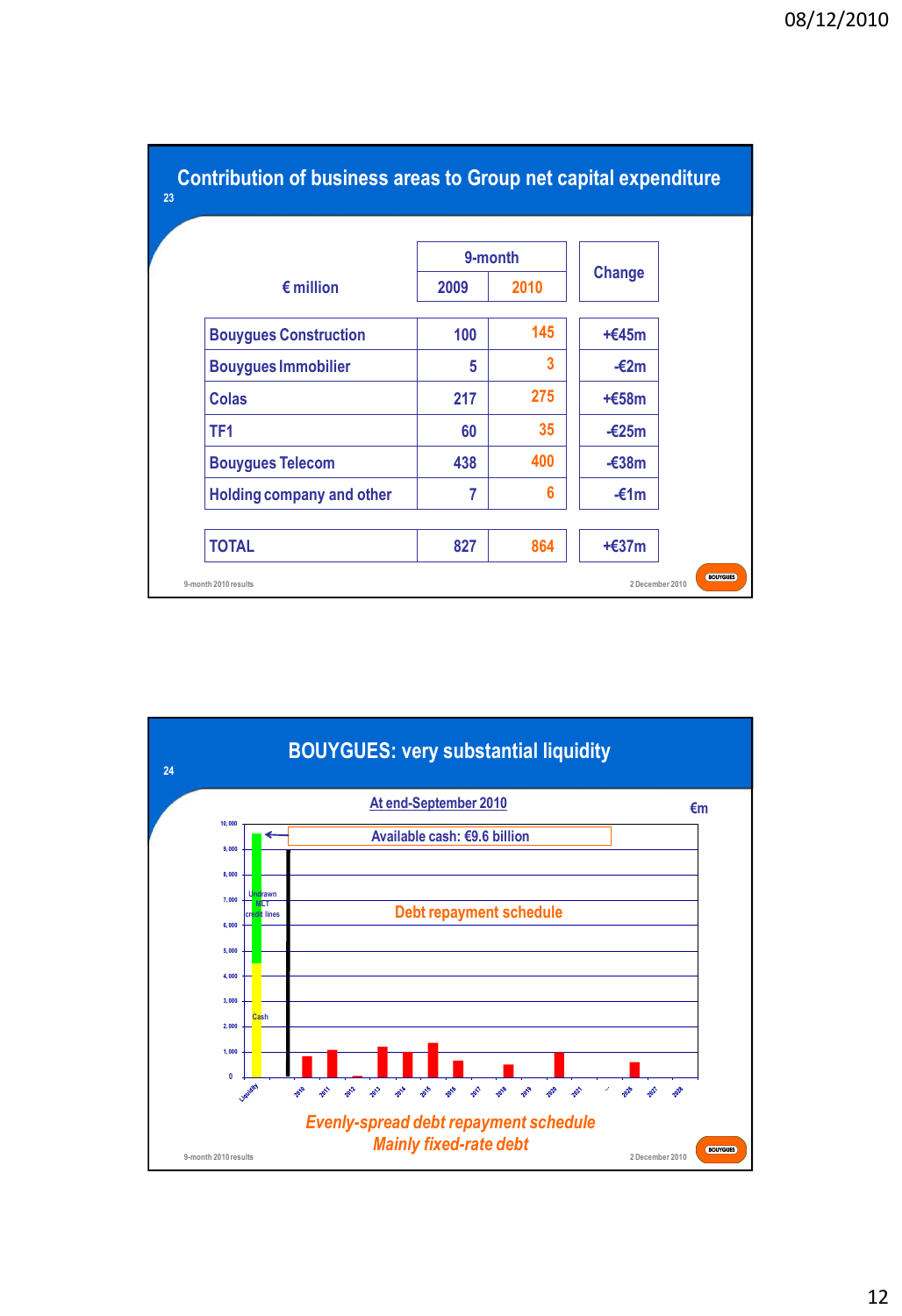

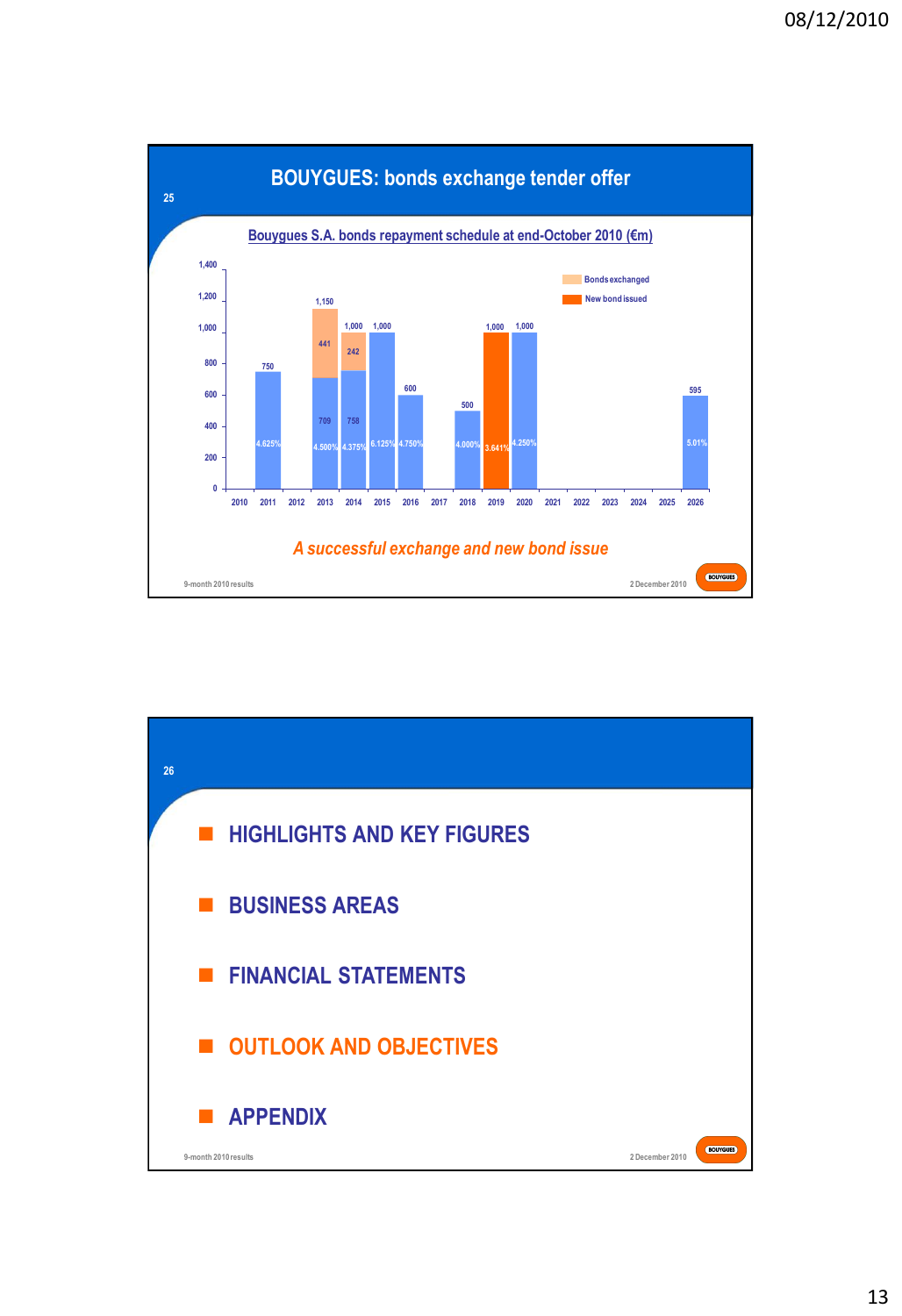| $\epsilon$ million           | 2009   |                 | Change  |           |         |           |  |
|------------------------------|--------|-----------------|---------|-----------|---------|-----------|--|
|                              |        | <b>In March</b> | In June | In August | In Dec. | 2010/2009 |  |
| <b>Bouygues Construction</b> | 9,546  | 9,100           | 9,100   | 9,100     | 9,200   | $-4%$     |  |
| <b>Bouygues Immobilier</b>   | 2,989  | 2,100           | 2,150   | 2,300     | 2,400   | $-20%$    |  |
| <b>Colas</b>                 | 11,581 | 11,500          | 11,500  | 11,500    | 11,600  | Ξ         |  |
| TF <sub>1</sub>              | 2,365  | 2,410           | 2,460   | 2,530     | 2,555   | $+8%$     |  |
| <b>Bouygues Telecom</b>      | 5,368  | 5,370           | 5,420   | 5,450     | 5,600   | $+4%$     |  |
| Holding company and other    | 134    | 130             | 130     | 130       | 130     | ns        |  |
| Intra-group eliminations     | (630)  | (610)           | (660)   | (610)     | (485)   | <b>ns</b> |  |
| <b>TOTAL</b>                 | 31,353 | 30,000          | 30,100  | 30,400    | 31,000  | $-1%$     |  |
| o/w France                   | 21,678 | 20,600          | 20,800  | 21,100    | 21,500  | $-1%$     |  |
| o/w international            | 9,675  | 9,400           | 9,300   | 9,300     | 9,500   | $-2%$     |  |

| <b>BOUYGUES GROUP: 2010 sales targets</b> |  |
|-------------------------------------------|--|
|-------------------------------------------|--|

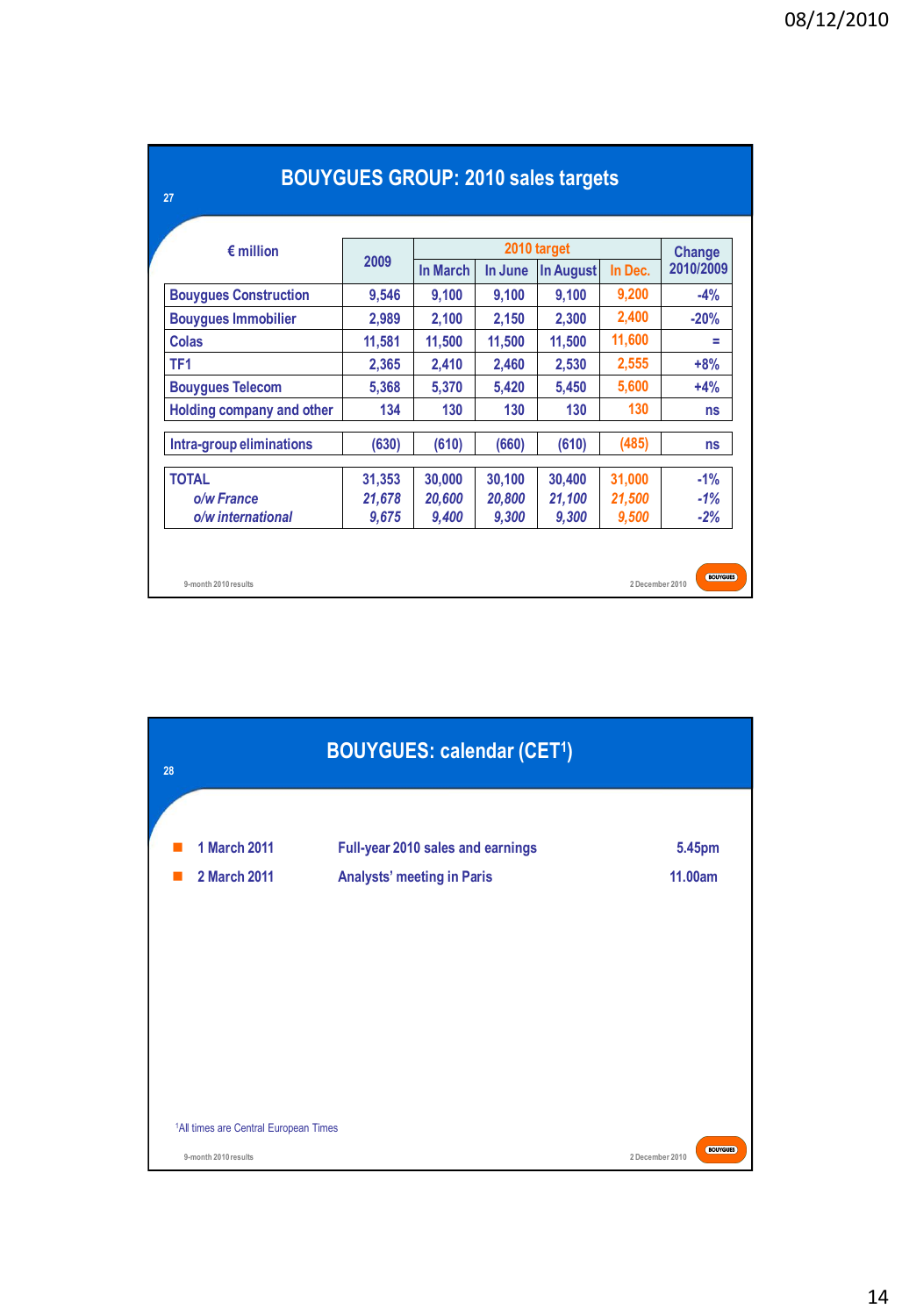